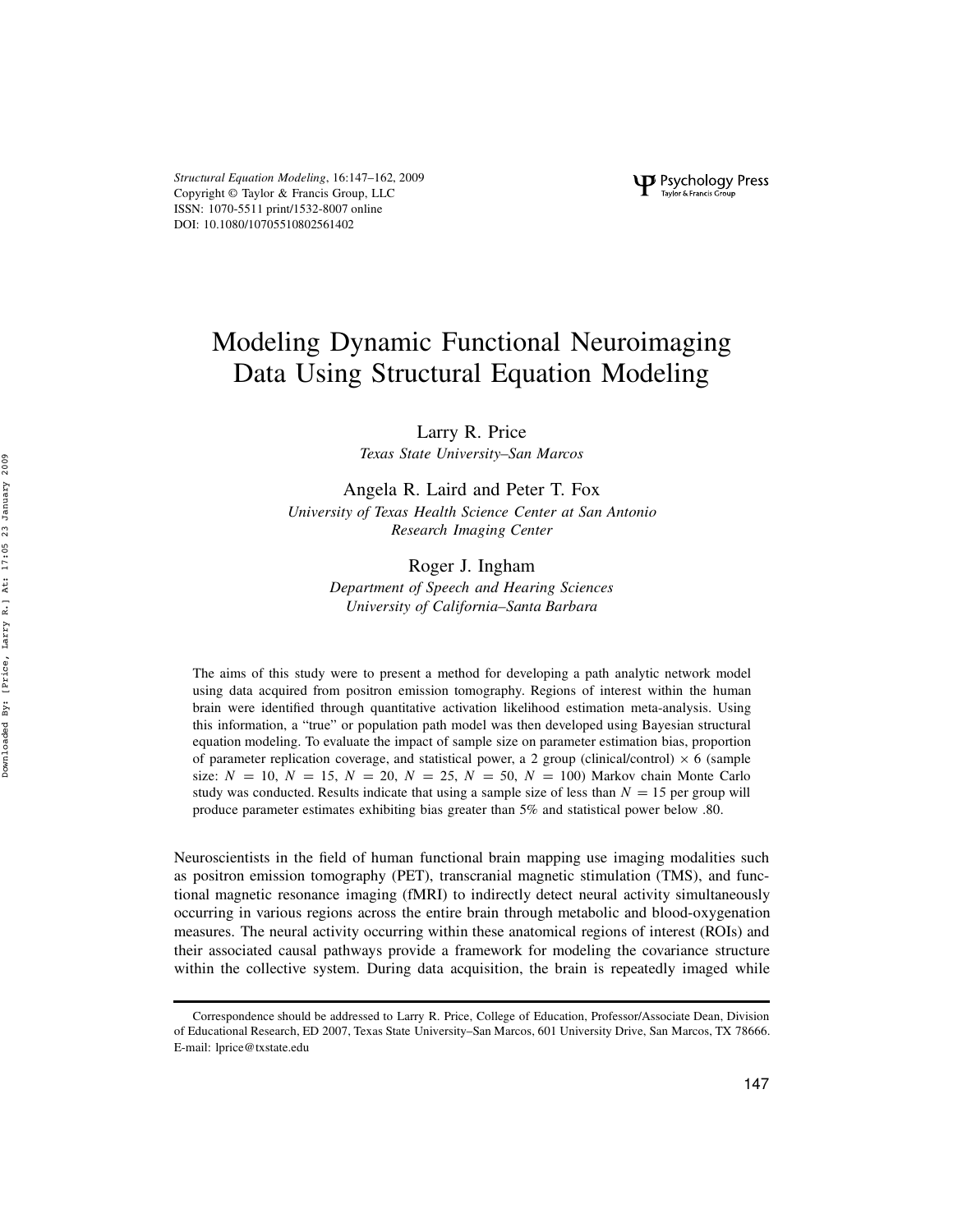the individual is presented with stimuli or required to perform a task. Spatial variations in signal intensity across the acquired neuroimages reflect differences in brain activity during the presented stimuli or task performance. Statistical analysis of this functional neuroimaging data attempts to establish relationships between the location of activated brain regions and the particular aspect of cognition, perception, or other type of brain functioning being manipulated by the task or stimuli. Generally, this process proceeds by transformation of the data into matrix format with subsequent analyses conducted according to the general linear model (Friston, Holmes, et al., 1995; Holmes, Poline, & Friston, 1997).

Establishing these function–location relationships and uncovering areas of functional dissociation within the cortex has been a primary focus of research, but more investigators are progressing from simple identification of network nodes toward studying the interactions between brain regions. The aim is to understand how sets and subsets of networks function as a whole with the intent of accomplishing specific cognitive goals. Previous studies have analyzed both correlational and covariance structures between brain regions, and techniques for applying structural equation modeling (SEM) to neuroimaging data to investigate connections between brain regions have been under development since 1991 (McIntosh & Gonzales-Lima, 1991, 1994; McIntosh et al., 1994).

Initial application of SEM techniques to functional neuroimaging data was limited to a handful of researchers with advanced statistical backgrounds. In recent years, interest in SEM has increased due to improvements in and accessibility of commercial software and an unavoidable pressing need for the development of methods to test network models and investigate effective connectivity between neuroanatomical regions. Previous studies have applied SEM methods to PET and fMRI data as a means to investigate simple sensory and action processing, such as vision (McIntosh et al., 1994), audition (Gonçalves, Hall, Johnsrude, & Haggard, 2001), and motor execution (Zhuang, LaConte, Peltier, Zhang, & Hu, 2005), as well as higher order cognitive processing, such as working memory (Glabus et al., 2003; Honey et al., 2002), language (Bullmore et al., 2000), and attention (Kondo, Osaka, & Osaka, 2004), and multiple sclerosis (Au Duong et al., 2005). The analytic strategies that researchers conducting these studies have used either posited starting path models a priori based on a single theory alone and then proceeded in a confirmatory manner or an exclusively Bayesian approach to generate optimally weighted network models using little or no prior information. Two shortcomings of these previous studies are that the analytic strategies lack the ability to distinguish from multiple other equally plausible network models, and they did not consider the impact of sample size and its effect on statistical power and parameter estimation bias. To address these issues, we present a two-step approach that uses quantitative activation likelihood estimation (ALE) meta-analysis (Brown, Ingham, Ingham, Laird, & Fox, 2005; Turkeltaub, Guinevere, Jones, & Zeffiro, 2002) for identification of ROIs specific to our research problem in combination with Bayesian SEM to generate a highly informed network model. After model development, we examined issues that previous SEM-based neuroimaging studies have failed to address: sample size, statistical power, and parameter estimation bias. Given that the cost of data acquisition in functional imaging research is very high (e.g., approximately \$3,000 per participant), the question of the requisite sample size necessary to model the neural system in a statistically valid and reliable manner is crucial to the ongoing conduct of this work.

The overall aim of functional brain mapping is to determine where and how various cognitive and perceptual processes are controlled in the normal and abnormal (diseased) human brain.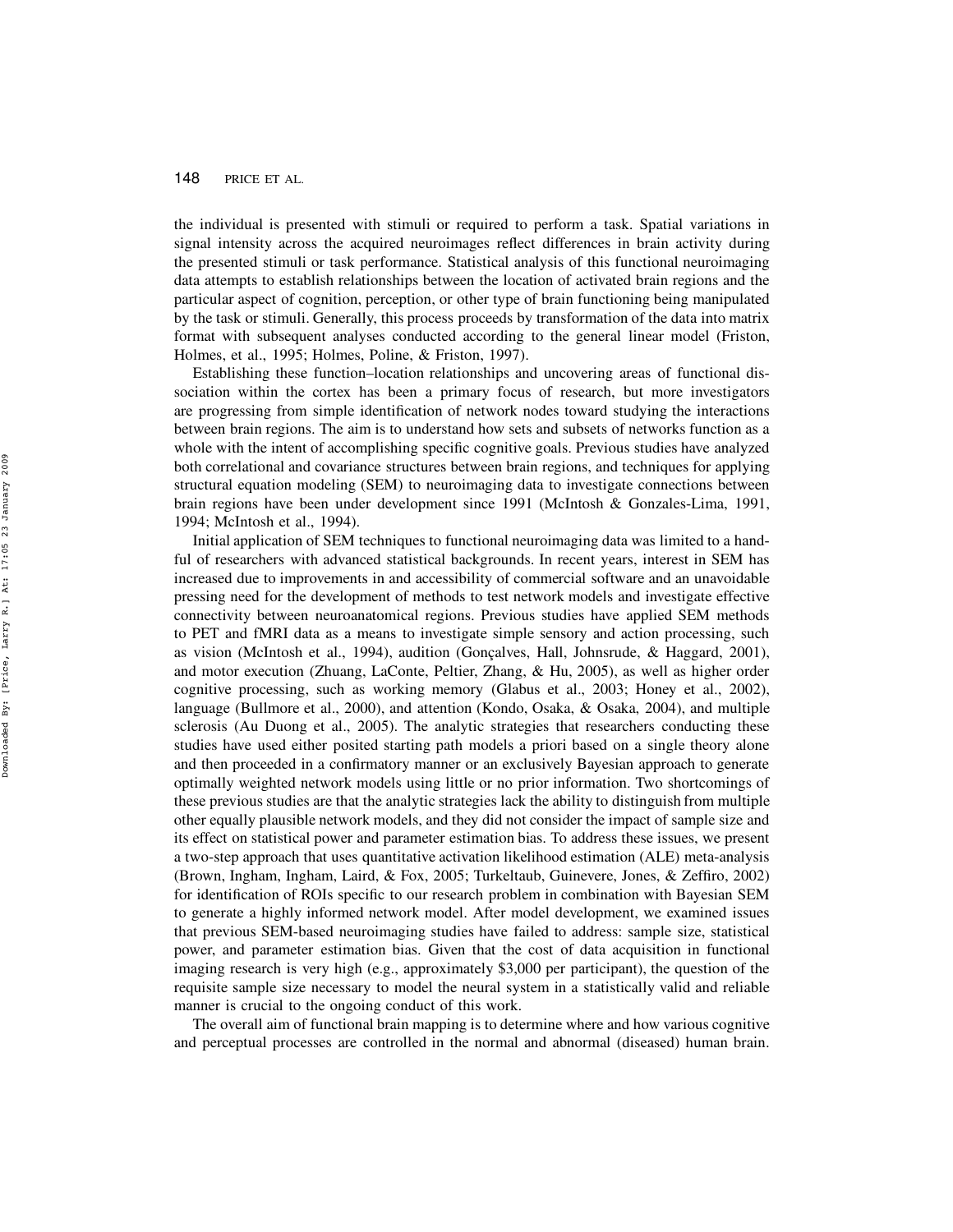In discussing the need for a comprehensive cognitive ontology, Price and Friston (2005) detailed a clear argument for the need for sophisticated network analysis tools. Because there are an immeasurably large number of thought processes that control cognition, perception, action, and interoception, and a finite number of brain regions involved in carrying out these processes, these regions must interact in a highly complex and organized fashion. Determining and characterizing these interactions is a natural and obvious application of SEM. There are advantages to applying SEM to data acquired in human functional brain mapping. For example, in contrast to other fields that utilize SEM methods, such as psychometrics, SEM of functional neuroimaging data involves the analysis of variables that represent actual cortical regions in the brain and path coefficients that reflect actual anatomical and functional connections between these regions. The connections between regions model the interregional covariances between physically remote brain regions. Because researchers know that these regions do not operate independently of each other, SEM or path analysis offers the distinctive ability to model the interrelationships of neural networks. An additional advantage of applying SEM methods to functional neuroimaging data lies in the characteristics of the data itself. Whereas raw neuroimaging image data can demonstrate significant nonnormal characteristics such as skewness and kurtosis, the derived imaging data used in SEM analyses are highly parametric and exhibit a high degree of measurement stability or reliability. This is due to extensive preprocessing procedures such as realignment, spatial normalization, and smoothing techniques (Ashburner & Friston, 1997; Friston, Ashburner, et al., 1995).

In this study, we present a two-step approach for developing a path analytic model using functional imaging data (i.e., PET data were acquired from normal participants or those exhibiting speech dysfunction while performing a reading task) representing regions of interest within the human brain. We then evaluated the impact of sample size on statistical power and parameter estimation bias on the model. The paradigm of speech production was chosen because it represents an extremely rich area of human brain mapping research and one in which the observed results are highly consistent, although highly distributed throughout the brain. Early PET research focused on determining the neural correlates of speech, a language attribute that is uniquely human and thus of great interest to the neuroscientific community (Bookheimer, Zeffiro, Blaxton, Gaillard, & Theodore, 1995; Petersen, Fox, Posner, Mintun, & Raichle, 1988; Price et al., 1994). Indeed, enough research has been published on the neural correlates of speech production to warrant not one but several quantitative meta-analyses of the overt reading paradigm (Brown et al., 2005; Fiez & Petersen, 1998; Fox et al., 2001; Turkeltaub et al., 2002).

The selection of suitable regions of interest and neural pathways in the human brain given the amount of information available to researchers is a challenging task. To meet this challenge, we used quantitative ALE meta-analysis (Brown et al., 2005; Turkeltaub et al., 2002) and Bayesian SEM to develop a "true" or population-based ROI model of speech production based on findings from previous studies. Next, to examine the issues of sample size, statistical power, and parameter estimation bias (i.e., robustness and accuracy), we conducted a Markov chain Monte Carlo (MCMC) simulation study. Additionally, we examined the sensitivity of the model to detect statistical differences in the structural regression weights and intercepts between clinical and normal participants across the sample size conditions. Although the underlying causal mechanisms of the neural correlates of speech in clinical and normal participants was not the focus of this study, we believe that the ability of the analytic strategy to detect statistical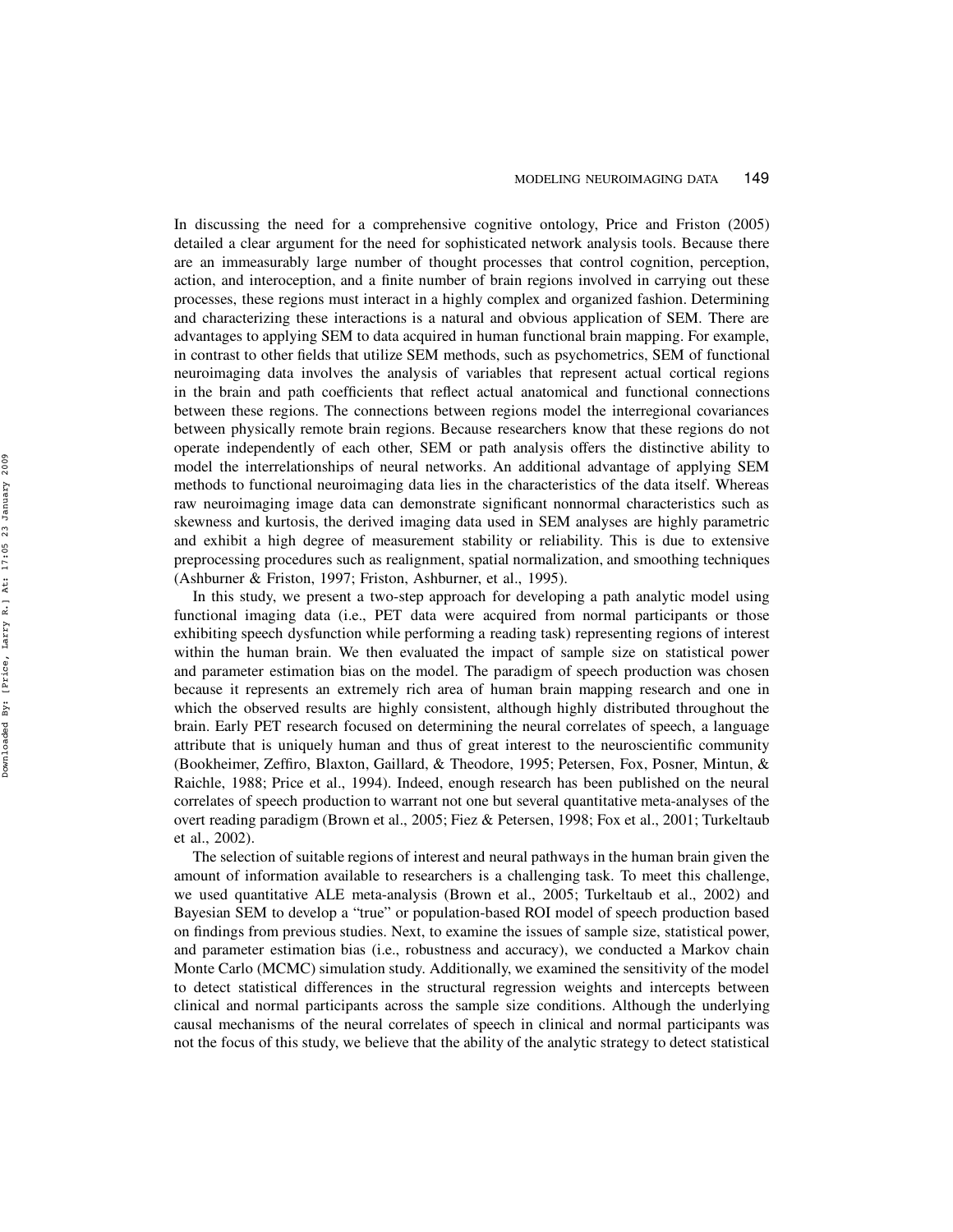differences in structural regression weights and intercepts between these groups provides a potentially powerful analytic tool to aid researchers in their work.

#### METHOD

#### Data Acquisition and Participants

The data for this study included PET images from a previous study examining the neural substrates of stuttering (Fox et al., 1996). Data included 10 male participants diagnosed with chronic developmental stuttering (*M* age  $=$  32.2 years, age range  $=$  21–46 years) and 10 male healthy control participants who were normally fluent ( $M$  age  $=$  32.3 years, age range  $=$  22–55 years). All participants gave informed consent according to the approved procedures of the Institutional Review Boards of the University of Texas Health Science Center at San Antonio and the University of California, Santa Barbara. All participants were scanned while they performed three tasks: eyes-closed rest (rest), unaccompanied overt paragraph reading of a text passage (solo), and overt paragraph reading while accompanied by a fluent audio recording of the same paragraph (chorus). Paragraphs for both the solo and chorus conditions were presented on a video display suspended above the participants, approximately 14 in. from the eyes. In the chorus condition, a recording of a nonstutterer reading the same passage was also presented via an earphone inserted into the left ear. Each 40-sec condition was imaged three times in all participants (each participant reading the same text passage on three separate trials); each participant underwent nine PET scans in a counterbalanced order.

PET imaging was performed with a General Electric (Milwaukee, WI) 4906 camera. Brain blood flow was measured with  $H_2$ <sup>15</sup>O (half-life 123 sec), administered intravenously. Reading commenced at the moment of tracer injection and was stopped after 40 sec of acquisition. Task-induced changes in neural activity were detected as changes in the regional tissue uptake of <sup>15</sup>O-water (Fox & Mintun, 1989; Fox, Mintun, Raichle, & Herscovitch, 1984). To optimize spatial normalization of the PET images, anatomical magnetic resonance imaging (MRI) data were acquired for each participants on a 1.9 Tesla Elscint Prestige (Haifa, Israel) using a highresolution 3D Gradient Recalled Acquisitions in the Steady State (GRASS) sequence: repetition time (TR) = 33 msec, echo time (TE) = 12 msec, flip angle =  $60^\circ$ , voxel size = 1 mm<sup>3</sup>, matrix size  $= 256 \times 192 \times 192$ , acquisition time  $= 15$  min.

#### Image Preprocessing and Analysis

Each individual PET scan image was globally normalized by value-normalizing to whole brain mean activity and scaling to an arbitrary mean of 1,000 (Fox, Mintun, Reiman, & Raichle, 1988; Friston et al., 1990; Raichle, Martin, Herscovitch, Mintun, & Markham, 1983). The interscan and intrasubject movement was assessed and corrected in all PET images using the Woods algorithm (Woods, Mazziotta, & Cherry, 1992, 1993). PET and magnetic resonance images were spatially normalized relative to the Talairach and Tournoux (1988) standard brain template using the algorithm of Lancaster et al. (1995). Locations of brain activation were expressed as millimeter coordinates referenced to the anterior commissure as origin, the right, superior, and anterior directions being positive. Data were averaged across trials within each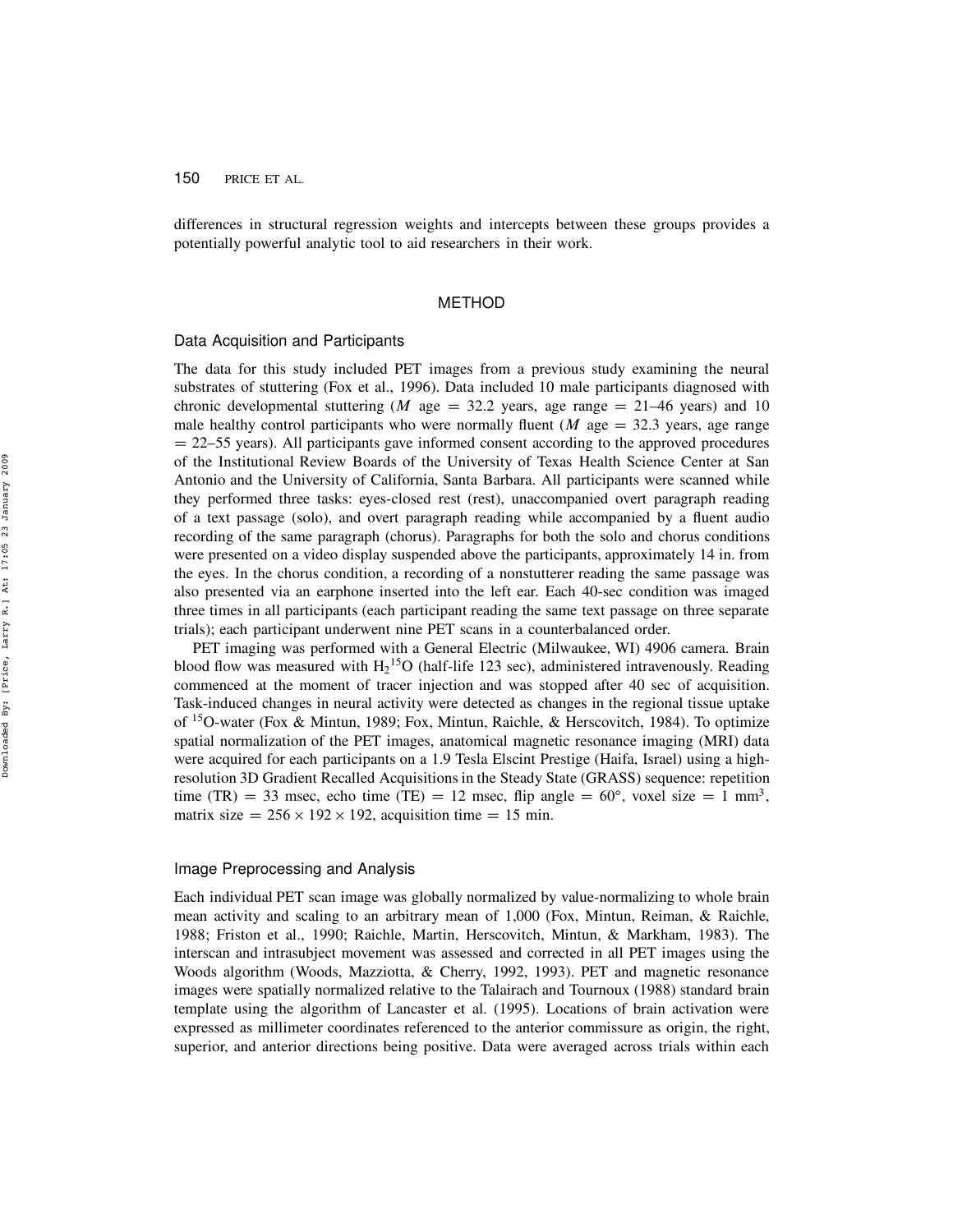| Brain Region                     | X     |       |                |
|----------------------------------|-------|-------|----------------|
| Left primary motor cortex (LM1)  | -46   | $-10$ | 40             |
| Right primary motor cortex (RM1) | 54    | $-10$ | 36             |
| Left rolandic operculum (LRO)    | $-54$ | $-8$  | 20             |
| Right rolandic operculum (RRO)   | 54    | $-8$  | 20             |
| Supplementary motor area (SMA)   | 4     | $-2$  | 58             |
| Cingulate cortex (CING)          | -6    | 8     | 40             |
| Left auditory cortex (LAUD)      | $-56$ | $-14$ | $\overline{4}$ |
| Right auditory cortex (RAUD)     | 56    | $-26$ | $\overline{c}$ |
|                                  |       |       |                |

TABLE 1 Region of Interest (ROI) Coordinates

Note. Networks nodes were selected from the image data obtained from healthy control participants. The center of mass of each ROI is presented here as a stereotactic coordinate in a standard brain template in Talairach space (Talairach & Tournoux, 1988). The ROIs extended 5 mm in each direction from the center of mass. Positron emission tomography counts of regional cerebral blood flow were averaged from the voxels in the ROIs from the rest, solo, and chorus conditions from each of the three repeated trials.

of the three conditions and within the two patient groups, and grand-mean images for solo and chorus conditions were compared to rest for stutterers and controls. Group mean subtraction images (solo–rest and chorus–rest) were converted to Z score images (statistical parametric images of Z scores).

Eight ROIs were extracted from this analysis based on ALE meta-analysis of previously conducted studies corresponding to areas of high brain activation during speech production: left and right primary motor cortex (LM1 and RM1), left and right rolandic operculum (LRO and RRO), left and right auditory cortex (LAUD and RAUD), supplementary motor area (SMA), and cingulate cortex (CING). The coordinates for these regions in Talairach space are presented in Table 1. In an ALE meta-analysis, groups of foci are pooled for convergence in location. This method was created by Turkeltaub et al. (2002), modified by Laird, McMillian, et al. (2005), and has been used with increasing frequency to provide insight on varying patterns of activation across studies in the human brain mapping literature (Fox et al., 2005; Grosbras et al., 2005; Laird, Fox, et al., 2005; McMillian, Laird, Witt, & Meyerand, 2007; Owen, McMillian, Laird, & Bullmore, 2005; Price & Friston, 2005).

# Data Screening and Development of Region of Interest Variables

A total of 180 observations across 10 participants (3 trials or repeated measurements  $\times$  3 imaging conditions  $\times$  10 participants  $\times$  2 groups: 1 clinical and 1 control) in 8 ROIs constituted the raw data matrix for both the clinical and control groups. In both groups, there were no missing data points in the matrices and the assumption of univariate and multivariate normality was found to be tenable according to univariate z statistics  $(\pm 1.96)$  and Mardia's (1970) multivariate criteria.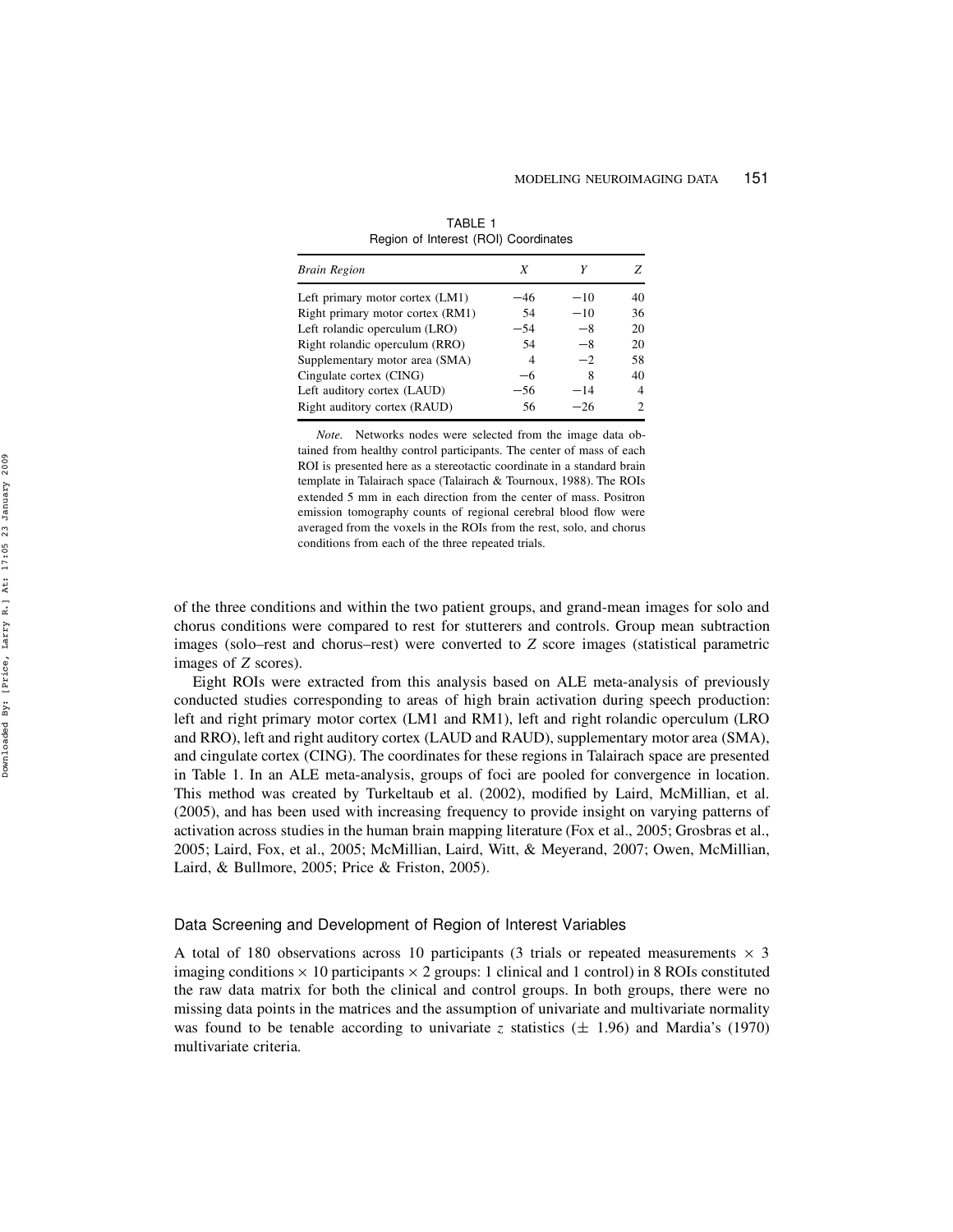Prior to deriving the composite ROI variables, we examined the data according to the following psychometric and statistical criteria: (a) autoregressive properties of the three trials or repeated measurements for each ROI averaged across scan condition, (b) the interaction effect between scan condition and trial within each ROI, and (c) the measurement and structural properties of each ROI by specifying eight separate correlated-error measurement models. First we examined the autoregressive properties of the three repeated measurements for each ROI by fitting general Markov and stationary Markov (lag-2 and lag-3 time effects) models as a function of each successive measurement within each respective ROI, plus a random error component (Arbuckle, 1996; Wothke, 2000). Because the general Markov and stationary Markov models are hierarchically nested, chi-square difference tests were conducted for each ROI to determine the existence of a lag-2 or lag-3 time effect. In all eight ROIs, the stationary Markov model was rejected, indicating the presence of a lag-1 time effect across the successive measurements. Based on the results of these tests, aggregated composite variables were created (Bagozzi & Edwards, 1998) using the three correlated measurements obtained for each ROI using a weighting scheme that incorporated the lag-1 time effect.

Second, to examine the interaction between scan condition and trial within each ROI, eight univariate analyses of variance were conducted. No statistical interaction between scan condition and trial was observed for either the clinical or control groups.

Finally, we examined the measurement and structural properties for each ROI by regressing each region on the three repeated measurements (averaging over scan conditions) for a particular region. For the eight regions of interest, each measurement model exhibited excellent fit to the data. In each ROI, we screened the data based on the recommendation of Hoyle and Kenny (1999), that prior to deriving the ROI composite variables, the reliability coefficients of each of the ROI composites should be equal to or greater than .90. Hoyle and Kenny (1999, p. 202) noted that this screening step is particularly critical in composite variable path analytic models that include mediator variables and sample sizes of less than 100 to minimize the impact of measurement error on parameter estimates and statistical power.

After screening and evaluating the requisite assumptions for using an aggregated composite variable path analytic approach, our derivation of the ROI variables proceeded by adhering to the conventions presented in McDonald (1996). McDonald's criteria for using composite variables within the SEM framework are (a) the variables are "random" (e.g., in this study the data captured using PET scans were obtained from participants in a true experimental setting), (b) a random composite variable is a function (e.g., an optimally weighted sum in this case) of component random variables if and only if each of its components is observable, and (c) each of the ROI composite variables is represented as a "block." An observed (composite) variable approach, rather than a latent variable approach, was used in this study for the following reasons. First, we were limited to three measurements on each ROI for only 10 participants in each study group. Second, because the ROIs of interest are existing anatomical structures within the human brain, an observed variable approach is logical and provided a parsimonious approach to our model development. Third, the process for investigating and modeling the correlated structure of the three repeated measurements on each participant was more parsimonious. Finally, the reliability of each ROI composite variable was greater than .90, thereby making any gains by correcting for attenuation of measurement error using a latent variable approach negligible.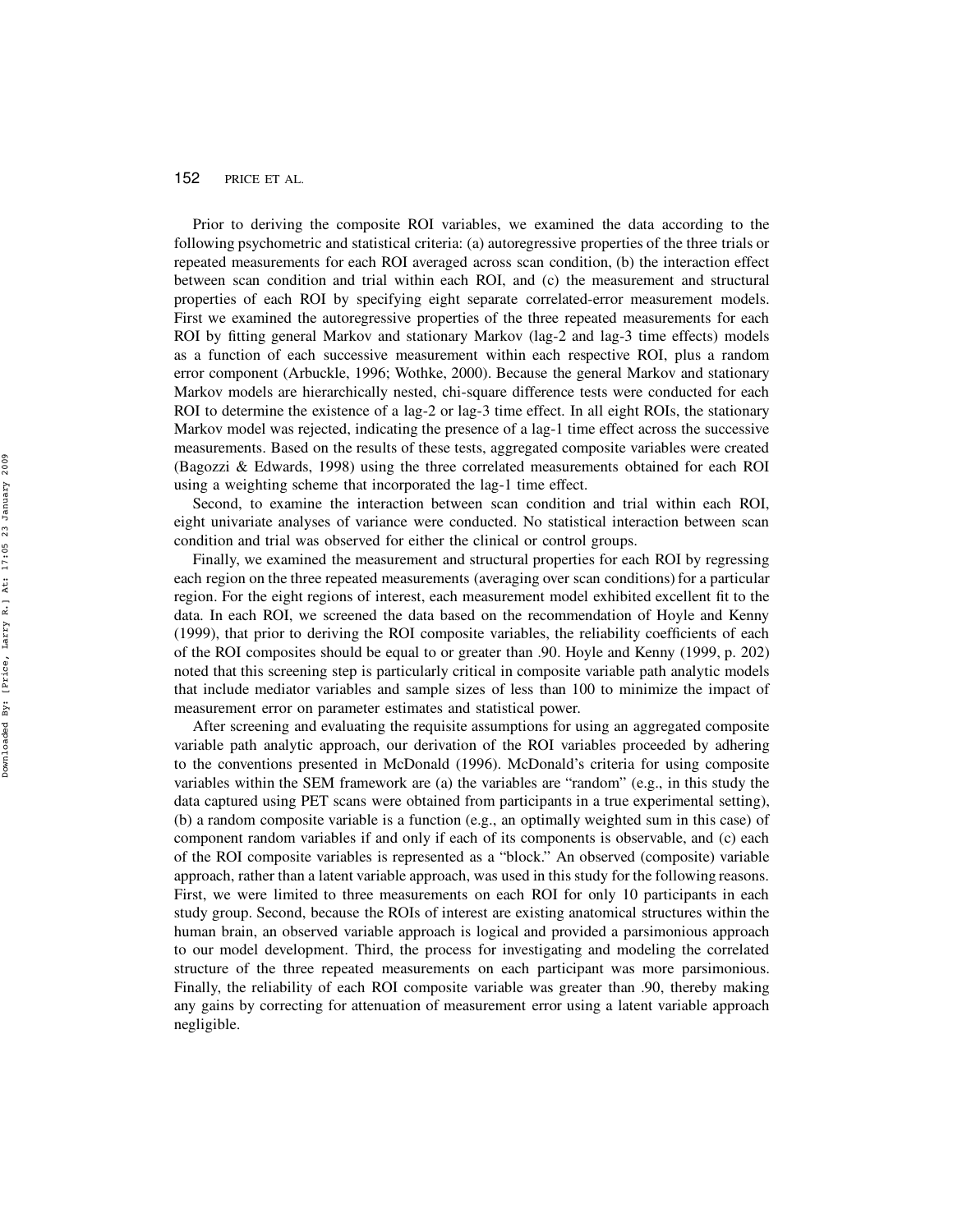#### Population Model Development Using Bayesian SEM

The history and development of Bayesian statistical methods are substantial and closely related to frequentist statistical methods. In fact, Gill (2002) noted that the fundamentals of Bayesian statistics are older than the current dominant paradigms. In some ways, Bayesian statistical thinking can be viewed as an extension of the traditional (i.e., frequentist) approach, in that it formalizes aspects of the statistical analysis that are left to uninformed judgment by researchers in classical statistical analyses. In the Bayesian modeling approach, researchers view any unknown quantity (e.g., parameter) as random and these quantities are assigned a probability distribution (e.g., normal, Poisson, multinomial, geometric, etc.) that provides the impetus for generating a particular set of data at hand. In this study, our unknown population parameters were modeled as being random and then assigned to a joint probability distribution. In this way, we were able to summarize our current state of knowledge regarding the model parameters. At present, the sampling-based approach to Bayesian estimation provides a solution for the random parameter vector  $\theta$  by estimating the posterior density or distribution of a parameter. This posterior distribution is defined as the product of the likelihood function (accumulated over all possible values of  $\theta$ ) and the prior density of  $\theta$  (Lee & Song, 2004). The process of Bayesian statistical estimation approximates the posterior density or distribution of say,  $y$ ,  $p(\theta|y) \propto p(\theta)L(\theta|y)$  where  $p(\theta)$  is the prior distribution of  $\theta$ , and  $p(\theta|y)$  is the posterior density of  $\theta$  given y. This expression exemplifies the principle that updated knowledge results from combining prior knowledge with the actual data at hand. Finally, Bayesian sampling methods do not rely on asymptotic distributional theory and therefore are ideally suited for investigations in which small sample sizes are common (Ansari & Jedidi, 2000; Dunson, 2000; Scheines, Hoijtink, & Boomsma, 1999).

Development of our ROI population model proceeded by specifying the scheme of relations among the ROIs within the brain, as presented in Figure 1. The ROIs used in Figure 1 were selected based on the results of ALE meta-analysis of previous studies investigating the neural



FIGURE 1 Region of interest path model.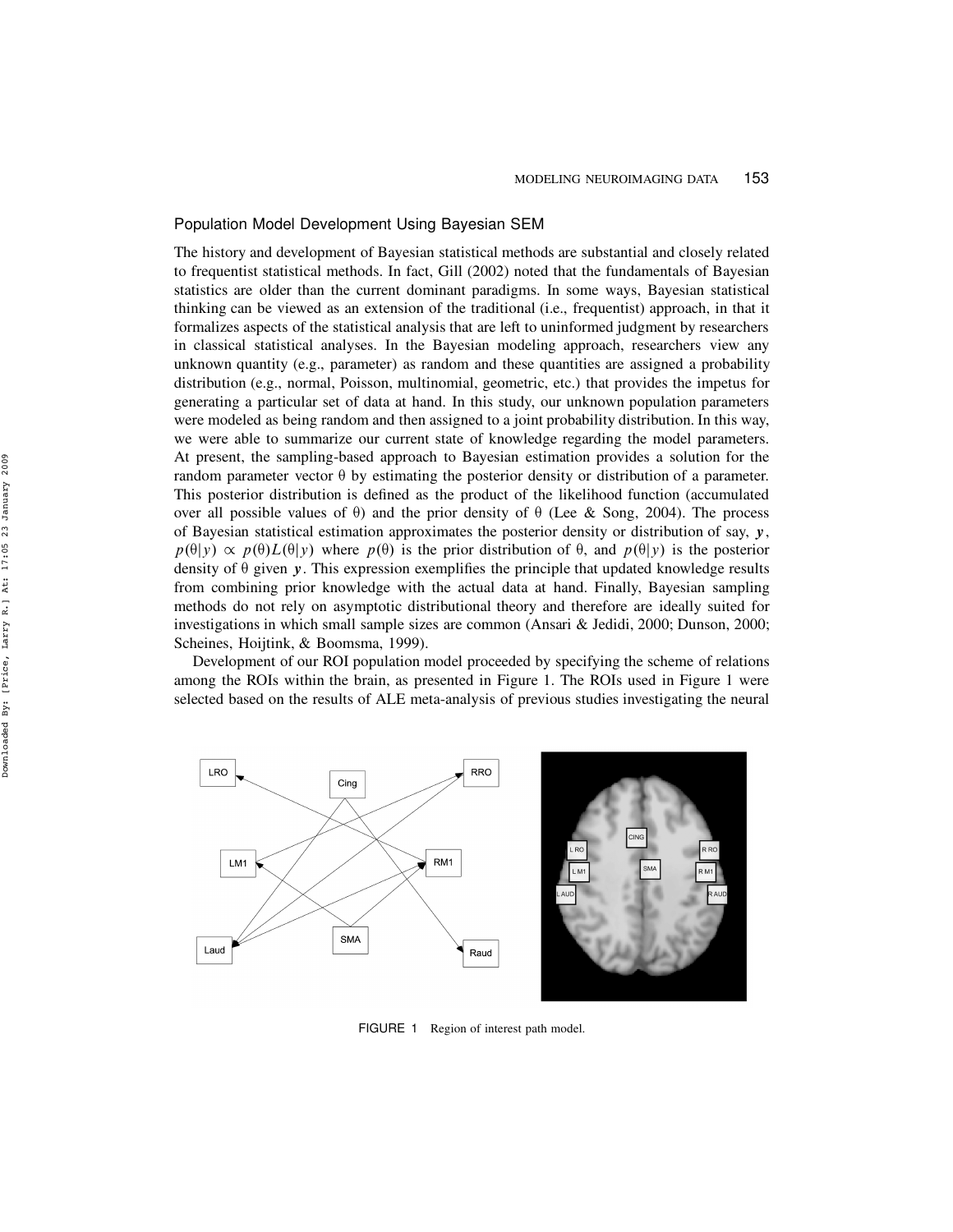correlates of speech. The direction and scheme of the paths illustrated in Figure 1 were posited based on a theoretically plausible neural activation network scheme derived from ALE metaanalysis and then verified by conducting a Bayesian SEM specification search algorithm.

The model in Figure 1 served as the baseline for Bayesian estimation of the model parameters using the MCMC methodology (i.e., Metropolis–Hastings algorithm) and Gibbs sampling (Geman & Geman, 1984). The estimation process proceeded by using centered parameterization, allowing the composite ROI variables to have free intercepts and variances and diffuse (noninformative) uniform priors for the vector of parameters, including the variance components. Although the conceptual design of our path model (i.e., ROIs and regression paths) was informed by ALE meta-analysis, we used a noninformative normal prior distribution for structural regression weights and variance components to prevent the possible introduction of parameter estimation bias due to potential for poorly selected priors (Jackman, 2000; Lee, 2007, p. 281). We followed guidelines offered by Raftery and Lewis (1992) in determining the selection of the number of MCMC burn-in iterations with respect to establishing the convergence criteria for the joint posterior distribution of the model parameters. Based on a review of convergence diagnostics, we selected a burn-in sample of  $N = 1,000$  and the convergence criterion for acceptable posterior distribution summary estimates of parameters was set at 1.001. Additionally, we examined the posterior distribution by evaluating time series and autocorrelation plots to judge the behavior of the MCMC convergence. In both instances, the plots revealed no abnormalities regarding the performance of the MCMC method. Bayesian estimation (incorporating the MCMC algorithm) of the model parameters was conducted using the Bayesian SEM facility in the Analysis of Moment Structures 6.0 (AMOS; Arbuckle, 2005) computer program. Table 2 provides the means, standard deviations, and lower and upper 95%

|                        |     |      | Control           |                      |     |      | Clinical |                      |
|------------------------|-----|------|-------------------|----------------------|-----|------|----------|----------------------|
|                        |     |      |                   | Credible<br>Interval |     |      |          | Credible<br>Interval |
| <b>Regression Path</b> | M   | SD   | $95\%$ <i>II.</i> | 95% UL               | M   | SD   | 95% LL   | 95% UL               |
| $LRO \leftarrow RM1$   | .45 | 0.15 | 0.05              | 0.65                 | .54 | 0.12 | 0.29     | 0.76                 |
| $LAUD \leftarrow CING$ | .38 | 0.13 | 0.11              | 0.65                 | .18 | 0.18 | $-0.16$  | 0.54                 |
| $RAUD \leftarrow CING$ | .22 | 0.19 | $-0.19$           | 0.60                 | .41 | 0.15 | 0.10     | 0.70                 |
| $RRO \leftarrow LM1$   | .22 | 0.38 | $-0.56$           | 0.98                 | .54 | 0.09 | 0.34     | 0.72                 |
| $LM1 \leftarrow SMA$   | .13 | 0.11 | $-0.09$           | 0.35                 | .36 | 0.17 | 0.02     | 0.69                 |
| $RM1 \leftarrow SMA$   | .39 | 0.15 | 0.08              | 0.71                 | .53 | 0.15 | 0.22     | 0.84                 |
| $LAUD \leftarrow RRO$  | .62 | 0.18 | 0.25              | 1.00                 | .30 | 0.12 | 0.06     | 0.54                 |
| $RM1 \leftarrow LAUD$  | .41 | 0.22 | $-0.06$           | 0.82                 | .14 | 0.14 | $-0.13$  | 0.42                 |

TABLE 2 Posterior Summary of Bayesian Estimates ( $N = 100,000$  Analysis Samples)

Note. Mean is an estimate obtained by averaging across the random samples produced by the Markov chain Monte Carlo procedure. SD is analogous to the standard deviation in maximum likelihood estimation.  $LL =$  lower limit;  $UL =$  upper limit; LRO = left rolandic operculum; RM1 = right primary motor cortex; LAUD = left auditory cortex; CING = cingulate cortex; RAUD = right auditory cortex; RRO = right rolandic operculum; LM1 = left primary motor cortex;  $SMA =$  supplementary motor area.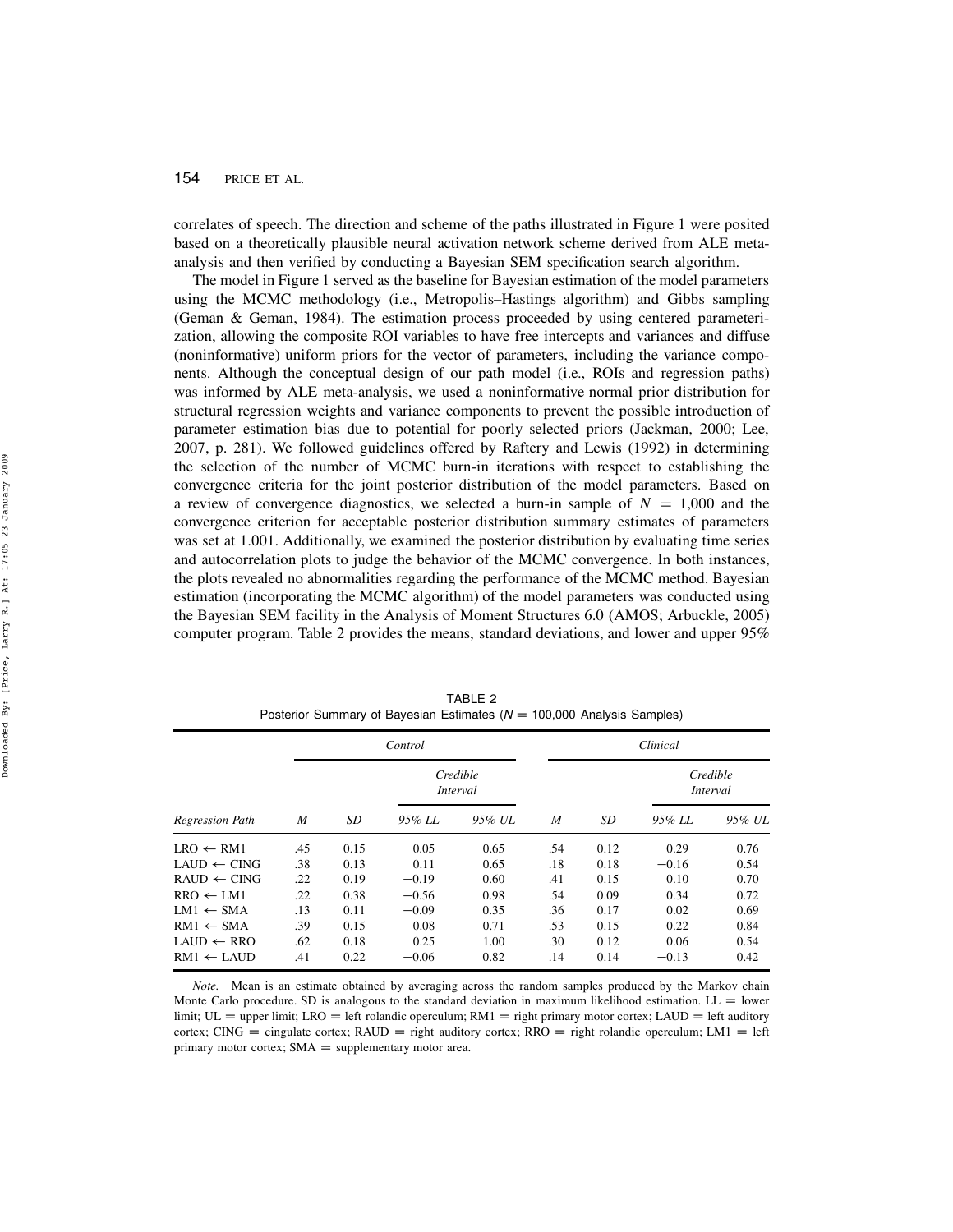credible intervals for the standardized regression weights estimated for the baseline population model.

#### Monte Carlo Study

MCMC-based simulation provides an empirical basis that allows researchers to observe the behavior of a given statistic or statistics across a particular number of random samples.A particular strength of conducting an MCMC simulation in this study is that we can examine specific methodological questions that otherwise would be either impossible or restrictively expensive to answer. Our simulation investigation focused on examining the impact of sample size on the accuracy (i.e., parameter estimation bias) and statistical power of the model to recover the baseline parameter estimates for the control and clinical groups. Accordingly, we proceeded by generating data for the variables in our model using a multivariate normal distribution for each of the following six sample sizes for both clinical and control groups: (a)  $N = 10$ , (b)  $N = 15$ , (c)  $N = 20$ , (d)  $N = 25$ , (e)  $N = 50$ , and (f)  $N = 100$ . This 6 (sample size)  $\times$  2 (group) design resulted in 12,000 data sets each of size 1,000. For all simulations, the internal Monte Carlo facility within Mplus version 4.2 was used to derive maximum likelihood parameter estimates with robust standard errors (i.e., the MLR option; Muthén & Muthén, 2005, p. 268). Parameter estimates derived from the baseline model for each respective study group then served as the population starting values.

# RESULTS

Table 3 provides a summary of the fit statistics obtained from the 1,000 MCMC simulations across each level of sample size by control and clinical groups. At a sample size of  $N = 10$ , for both groups, the chi-square was rejected at the  $\alpha = 0.001$  level, indicating that the model did not display acceptable fit to the data. Across sample size levels of  $N = 15$  and greater, for both groups the chi-square was not rejected at the  $\alpha = 0.05$  level, indicating an acceptable level of overall fit of the model to the data. Furthermore, at sample sizes of  $N = 25$  and larger, both groups displayed acceptable root mean squared error of approximation (RMSEA) point estimates (.08 or less) as recommended by Steiger (1990); however, examination of the 95% confidence intervals (CIs) reveals the possibility that, in the population, RMSEA values of greater than .08 can exist at samples sizes below 100.

Table 4 provides the true population parameters and the MCMC-generated average parameter estimates across replications by each level of sample size for the control and clinical groups. At a sample size of  $N = 10$ , for the normal group, three out of eight path loadings displayed parameter estimation bias of greater than 5%, and one out eight paths displayed an estimation bias greater than 10%. Specifically, in the normal group, a pattern of estimation bias greater than 5% was observed for the CING to RAUD, SMA to LM1, and SMA to RM1 paths at a sample size of  $N = 10$ . In the clinical group,  $N = 10$  sample size, one out of eight paths (i.e., CING to LAUD) displayed parameter estimation bias greater than 5%. Across sample sizes of  $N = 15$  or greater for both groups, no more than two parameter estimates presented a level of bias greater than 3%. Specifically, in the clinical group, a pattern of estimation bias greater than 3% was observed for the CING to LAUD path at a sample size of 25 or smaller.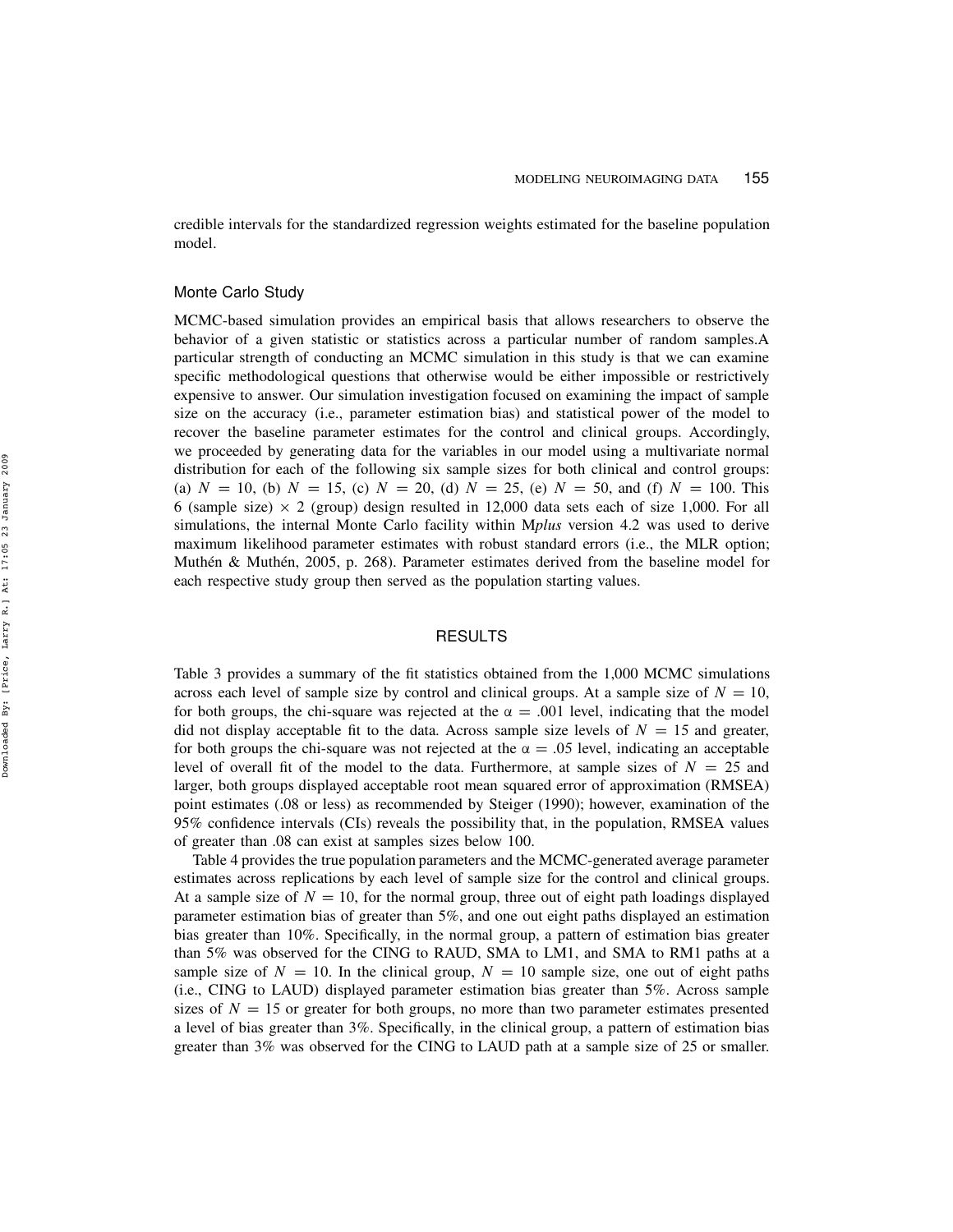|                 |          |    |                  |           |           |              | RMSEA 95%    |
|-----------------|----------|----|------------------|-----------|-----------|--------------|--------------|
| Sample Size     | $\chi^2$ | df | $\boldsymbol{p}$ | AIC       | BIC       | <b>RMSEA</b> | CI           |
| Control group   |          |    |                  |           |           |              |              |
| 10 <sup>a</sup> | 43.54    | 18 | < .001           | 1,021.59  | 1,027.94  | 0.35         | $0.0 - 0.52$ |
| 15              | 28.92    | 18 | .05              | 1,622.49  | 1.537.25  | 0.17         | $0.0 - .37$  |
| 20              | 25.07    | 18 | .12              | 2,158.73  | 2,114.90  | 0.12         | $0.0 - 0.28$ |
| 25              | 22.75    | 18 | .20              | 2,695.33  | 2,655.81  | 0.08         | $0.0 - 0.22$ |
| 50              | 20.04    | 18 | .33              | 5,378.90  | 5,353.14  | 0.04         | $0.0 - 13$   |
| 100             | 19.08    | 18 | .38              | 10.748.41 | 10.736.79 | 0.03         | $0.0 - 0.08$ |
| Clinical group  |          |    |                  |           |           |              |              |
| 10 <sup>a</sup> | 44.68    | 18 | < .001           | 1,022.67  | 1,029.02  | 0.36         | $0.0 - 0.52$ |
| 15              | 28.25    | 18 | .06              | 1,529.70  | 1,480.46  | 0.17         | $0.0 - .34$  |
| 20              | 25.07    | 18 | $.12\,$          | 2,038.86  | 1,995.03  | 0.12         | $0.0 - 0.28$ |
| 25              | 23.09    | 18 | .18              | 2,543.73  | 2,504.21  | 0.08         | $0.0 - 0.23$ |
| 50              | 20.25    | 18 | .32              | 5,076.53  | 5,050.77  | 0.04         | $0.0 - 13$   |
| 100             | 18.47    | 18 | .42              | 10,139.80 | 10,128.19 | 0.02         | $0.0 - 0.08$ |

TABLE 3 Monte Carlo Fit Statistics Summary

*Note.* AIC = Akaike Information Criterion; BIC = Bayes Information Criterion; RMSEA = root mean squared error of approximation.

<sup>a</sup>Indicates that the fit of the model was rejected at a sample size of  $N = 10$  across 1,000 replication trials.

Alternatively, in the control group, a pattern of estimation bias greater than 3% was observed for the LM1 to RRO path at all sample size conditions.

Table 5 provides the average standard errors across 1,000 replications, estimates of statistical power, and the 95% coverage proportions obtained from the MCMC analyses by level of sample size. In Tables 3 and 4, at all control and clinical group sample sizes, parameter estimates of path loadings flagged as having a bias of greater than 3%, 5%, and 10% are displayed. Table 5 provides the standard errors of parameter estimates, statistical power, and the proportion of replications for which the 95% CI contains the true population parameter. At a sample size of  $N = 25$  participants per group or less, in both groups, statistical power dropped below .80 in five out of eight paths.

Finally, the tenability of the model to detect statistical differences between the groups related to their structural regression (path) weights and structural intercepts (means) yielded positive results. Simultaneous estimation of the model with both clinical and normal participants at sample size conditions of  $N = 15$  or greater provided evidence that the modeling approach was sensitive to detecting statistical differences between the clinical and normal groups of participants. Specifically, differences at  $p < .001$  were observed in the structural regression weights and structural intercepts between the clinical and normal participants at a sample size of  $N = 15$  participants per group and greater.

#### DISCUSSION AND CONCLUSIONS

The aims of this study were to develop and test a path analytic model using functional imaging data representing regions of interest within the human brain, and to evaluate the performance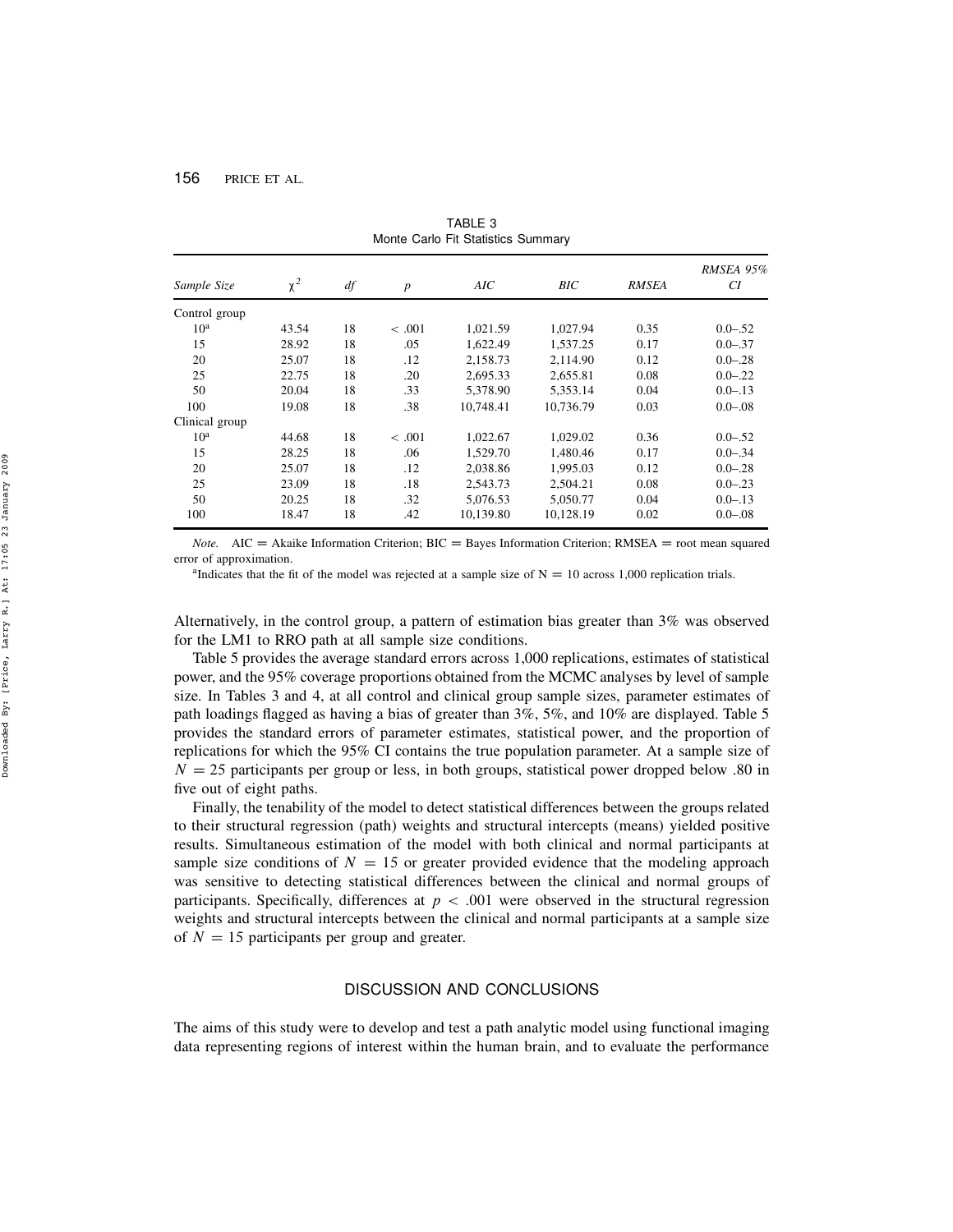|                        |                  |     |                  |     |                  | Sample Size |                  |     |                  |     |                  |     |
|------------------------|------------------|-----|------------------|-----|------------------|-------------|------------------|-----|------------------|-----|------------------|-----|
|                        |                  | 10  |                  |     |                  | 15          |                  |     |                  | 20  |                  |     |
| Path                   | Contl            | Pop | Clin             | Pop | Contl            | Pop         | Clin             | Pop | Contl            | Pop | Clin             | Pop |
| $LRO \leftarrow RM1$   | .45              | .45 | .56              | .54 | .45              | .45         | .54              | .54 | .45              | .45 | .54              | .54 |
| LAUD $\leftarrow$ CING | .37              | .38 | .19 <sup>b</sup> | .18 | .37              | .38         | .19 <sup>a</sup> | .18 | .38              | .38 | .19 <sup>a</sup> | .18 |
| $RAUD \leftarrow CING$ | .24 <sup>b</sup> | .22 | .40              | .41 | .22              | .22         | .41              | .41 | .22              | .22 | .41              | .41 |
| $RRO \leftarrow LM1$   | .26 <sup>c</sup> | .22 | .54              | .54 | .23 <sup>a</sup> | .22         | .54              | .54 | .21 <sup>a</sup> | .22 | .54              | .54 |
| $LM1 \leftarrow SMA$   | .14 <sup>b</sup> | .13 | .36              | .36 | .13              | .13         | .36              | .36 | .14 <sup>a</sup> | .13 | .36              | .36 |
| $RM1 \leftarrow SMA$   | .41 <sup>b</sup> | .39 | .52              | .53 | .38              | .39         | .53              | .53 | .39              | .39 | .53              | .53 |
| LAUD $\leftarrow$ RRO  | .61              | .62 | .30              | .30 | .61              | .62         | .30              | .30 | .62              | .62 | .30              | .30 |
| $RM1 \leftarrow LAUD$  | .41              | .41 | .14              | .14 | .40              | .41         | .14              | .14 | .41              | .41 | .14              | .14 |

TABLE 4 Parameter Estimates and Estimation Bias of Path Loadings by Sample Size

|                        |                  |     |                  |     |                  | Sample Size |      |     |                  |     |      |     |
|------------------------|------------------|-----|------------------|-----|------------------|-------------|------|-----|------------------|-----|------|-----|
|                        |                  | 25  |                  |     |                  | 50          |      |     |                  | 100 |      |     |
| Path                   | Contl            | Pop | Clin             | Pop | Contl            | Pop         | Clin | Pop | Contl            | Pop | Clin | Pop |
| $LRO \leftarrow RM1$   | .45              | .45 | .55              | .54 | .45              | .45         | .55  | .54 | .45              | .45 | .54  | .54 |
| LAUD $\leftarrow$ CING | .38              | .38 | .17 <sup>a</sup> | .18 | .38              | .38         | .17a | .18 | .38              | .38 | .18  | .18 |
| $RAUD \leftarrow CING$ | .21 <sup>a</sup> | .22 | .41              | .41 | .21 <sup>a</sup> | .22         | .41  | .41 | .21 <sup>a</sup> | .22 | .41  | .41 |
| $RRO \leftarrow LM1$   | .21 <sup>a</sup> | .22 | .54              | .54 | .23 <sup>a</sup> | .22         | .54  | .54 | .23 <sup>a</sup> | .22 | .54  | .54 |
| $LM1 \leftarrow SMA$   | .14              | .13 | .36              | .36 | .13              | .13         | .36  | .36 | .13              | .13 | .36  | .36 |
| $RM1 \leftarrow SMA$   | .39              | .39 | .53              | .53 | .39              | .39         | .53  | .53 | .39              | .39 | .53  | .53 |
| $LAUD \leftarrow RRO$  | .62              | .62 | .30              | .30 | .62              | .62         | .30  | .30 | .62              | .62 | .30  | .30 |
| $RM1 \leftarrow LAUD$  | .41              | .41 | .14              | .14 | .40              | .41         | .15  | .14 | .40              | .41 | .14  | .14 |

*Note.* Contl = control group Monte Carlo estimates; Clin = clinical group Monte Carlo estimates; Pop = population parameters; LRO = left rolandic operculum; RM1 = right primary motor cortex; LAUD = left auditory cortex; CING = cingulate cortex; RAUD = right auditory cortex; RRO = right rolandic operculum; LM1 = left primary motor cortex; SMA  $=$  supplementary motor area. <sup>a</sup>Bias greater than 3%. <sup>b</sup>Bias greater than 5%. <sup>c</sup>Bias greater than 10%.

of the model (i.e., parameter estimates, standard errors, and statistical power) across different sample size conditions. Using ALE and Bayesian SEM, we developed a baseline model that exhibited excellent fit to the empirical data in both the normal and clinical groups. Using our baseline model, we then evaluated the performance of the model in both groups using a Monte Carlo simulation study. Specifically, we examined the impact of sample size on the performance of the model to recover baseline model parameter estimates with an acceptable level of statistical power (.80 or greater) and with a minimal level  $($  < 3%) of parameter estimation bias.

At a sample size of  $N = 10$ , in the normal group, three of eight path loadings displayed biased parameter estimates at a level greater than 5%, and one of the eight paths displayed a parameter estimation bias of greater than 10%. In the clinical group, at a sample size of  $N = 10$ , one of the eight path loadings displayed a parameter estimation bias of greater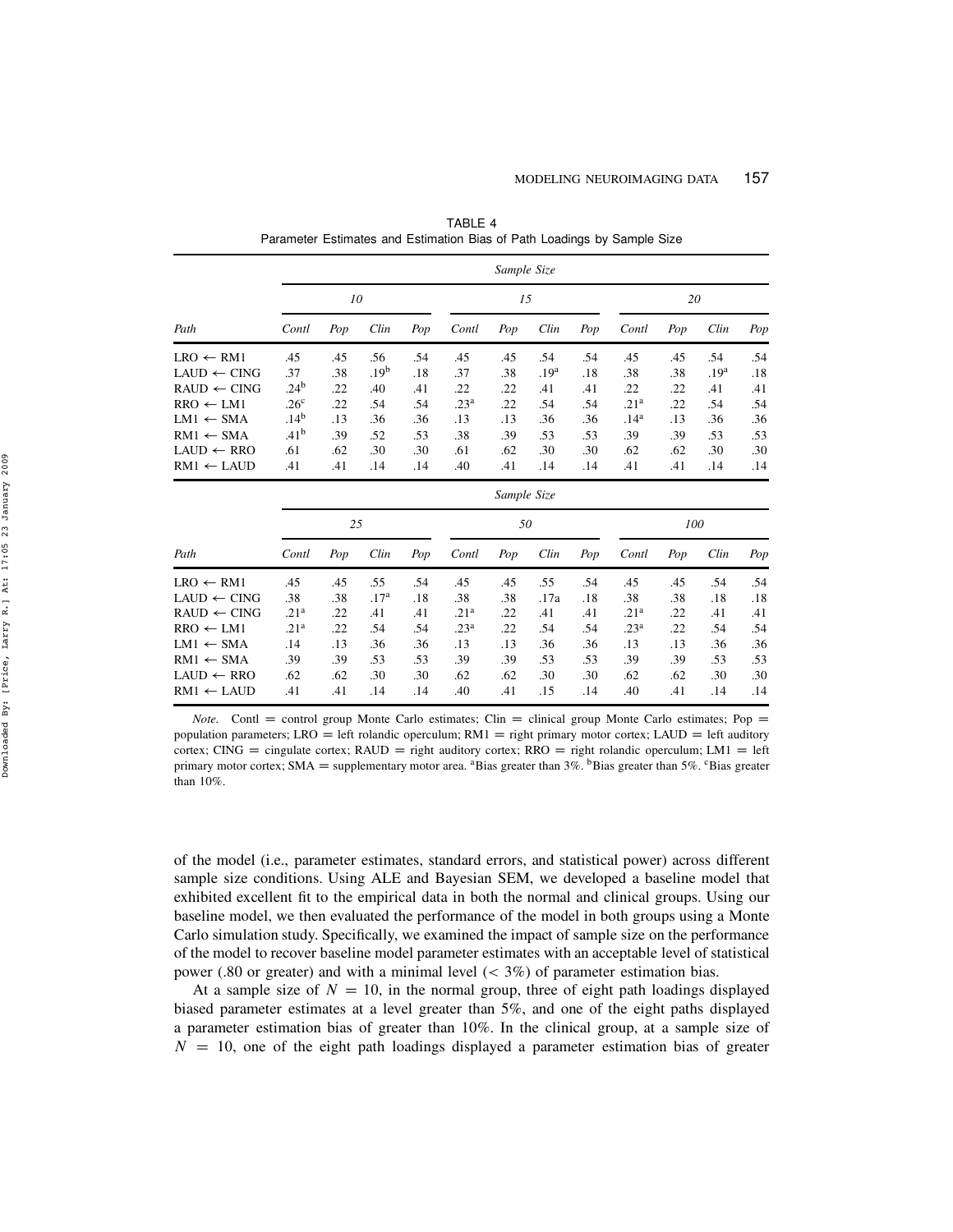|                        |                 |                |                          |                   |                    |                      |          |                          | Sample Size             |                      |                                      |                         |                 |                |                         |          |                                  |                 |
|------------------------|-----------------|----------------|--------------------------|-------------------|--------------------|----------------------|----------|--------------------------|-------------------------|----------------------|--------------------------------------|-------------------------|-----------------|----------------|-------------------------|----------|----------------------------------|-----------------|
|                        |                 |                | $\overline{\mathcal{O}}$ |                   |                    |                      |          |                          | 51                      |                      |                                      |                         |                 |                | $\overline{c}$          |          |                                  |                 |
| Path                   | Conti           | L              | 95% CI                   | Clin              | $\mathbf{I}$       | 95% Cl               | Contl    | $\mathbf{I}$             | 95% CI                  | Clin                 | $\infty$<br>$\overline{\phantom{a}}$ | 95% CI                  | Contl           | $\mathbf{I}$   | J<br>95%                | Clin     | $\infty$<br>$\mathbf{I}$         | 95% CI          |
| $RO \leftarrow RM$     |                 |                |                          |                   |                    |                      |          |                          |                         |                      |                                      |                         |                 |                |                         |          |                                  |                 |
| $AUD \leftarrow CINC$  |                 | <b>KRAHA@R</b> | 22 22 22 23 24           | sä ä ti sä ä si s | ទីអង់សូដូម៉ូម៉ូម៉ូ | 25 26 26 26 26 27 28 |          | 8.87796555               | \$\$\$5\$\$\$\$         | มีผู้ผู้สู้ผู้ผู้ยัง | ទ្ធិនន័ង្គមួត                        |                         |                 | 363458858      | 58888588                | ១១៩១៦៩១៦ | x si di si gi di si di si        | 8 8 3 8 8 5 8 5 |
| $RAUD \leftarrow CING$ | S.              |                |                          |                   |                    |                      |          |                          |                         |                      |                                      |                         |                 |                |                         |          |                                  |                 |
| $RRO \leftarrow LM$    | 46              |                |                          |                   |                    |                      | erberes  |                          |                         |                      |                                      |                         |                 |                |                         |          |                                  |                 |
| $LM1 \leftarrow SMA$   | $\ddot{=}$      |                |                          |                   |                    |                      |          |                          |                         |                      |                                      |                         |                 |                |                         |          |                                  |                 |
| $RM1 \leftarrow SMA$   | $\ddot{16}$     |                |                          |                   |                    |                      |          |                          |                         |                      |                                      |                         |                 |                |                         |          |                                  |                 |
| $AUD \leftarrow RRC$   | $\ddot{=}$      |                |                          |                   |                    |                      |          |                          |                         |                      |                                      |                         |                 |                |                         |          |                                  |                 |
| $AMI \leftarrow LMI$   |                 | 49             |                          |                   |                    |                      |          |                          |                         |                      |                                      |                         |                 |                |                         |          |                                  |                 |
|                        |                 |                |                          |                   |                    |                      |          |                          | Sample Size             |                      |                                      |                         |                 |                |                         |          |                                  |                 |
|                        |                 |                | 25                       |                   |                    |                      |          |                          | SO                      |                      |                                      |                         |                 |                | 100                     |          |                                  |                 |
| Path                   | Contl           | $\mathbf{L}$   | 95% CI                   | Clin              | $\mathsf I$        | 95% Cl               | Contl    | $\infty$<br>$\mathbf{I}$ | J<br>95%                | Clin                 | $\mathsf I$<br>╮                     | J<br>95%                | Contl           | $\overline{1}$ | J<br>95%                | Clin     | $\infty$<br>$\frac{1}{\sqrt{2}}$ | 95% CI          |
| $RO \leftarrow RMI$    |                 |                |                          |                   |                    |                      |          | $\frac{8}{1}$            |                         |                      |                                      |                         |                 | $\frac{8}{10}$ |                         |          | $\frac{8}{10}$                   |                 |
| $MID \leftarrow CING$  |                 |                |                          |                   |                    |                      |          |                          |                         |                      |                                      |                         |                 |                |                         |          |                                  |                 |
| $RAUD \leftarrow CINC$ | $\vec{=}$       | gagrasar       | 55888858                 | 5.5779958         | 8 3 4 5 4 5 6 4 7  | 55888858             | 58938589 |                          | 5, 5, 5, 5, 5, 5, 5, 5, | $239995927$          |                                      | इं इं इं इं इं इं इं इं | <b>SSETESSE</b> |                | इं इं इं इं इं इं इं इं | 88952589 | 5568858                          | 5 3 3 5 3 3 3 5 |
| $RRO \leftarrow LM$    |                 |                |                          |                   |                    |                      |          |                          |                         |                      |                                      |                         |                 |                |                         |          |                                  |                 |
| $LM1 \leftarrow SMA$   | 289             |                |                          |                   |                    |                      |          |                          |                         |                      |                                      |                         |                 |                |                         |          |                                  |                 |
| $RM1 \leftarrow SMA$   |                 |                |                          |                   |                    |                      |          |                          |                         |                      |                                      |                         |                 |                |                         |          |                                  |                 |
| $AUD \leftarrow RRC$   | $\overline{12}$ |                |                          |                   |                    |                      |          |                          |                         |                      |                                      |                         |                 |                |                         |          |                                  |                 |
| $AMI \leftarrow LAUT$  |                 |                |                          |                   |                    |                      |          |                          |                         |                      |                                      |                         |                 |                |                         |          |                                  |                 |

left auditory cortex; CING

cingulate cortex; RAUD

right auditory cortex; RRO

right rolandic operculum; LM1

left primary motor cortex; SMA

supplementary motor area.

TABLE 5<br>Standard Errors and Statistical Power for Parameter Estimates of Path Loadings by Sample Size Standard Errors and Statistical Power for Parameter Estimates of Path Loadings by Sample Size TABLE 5

158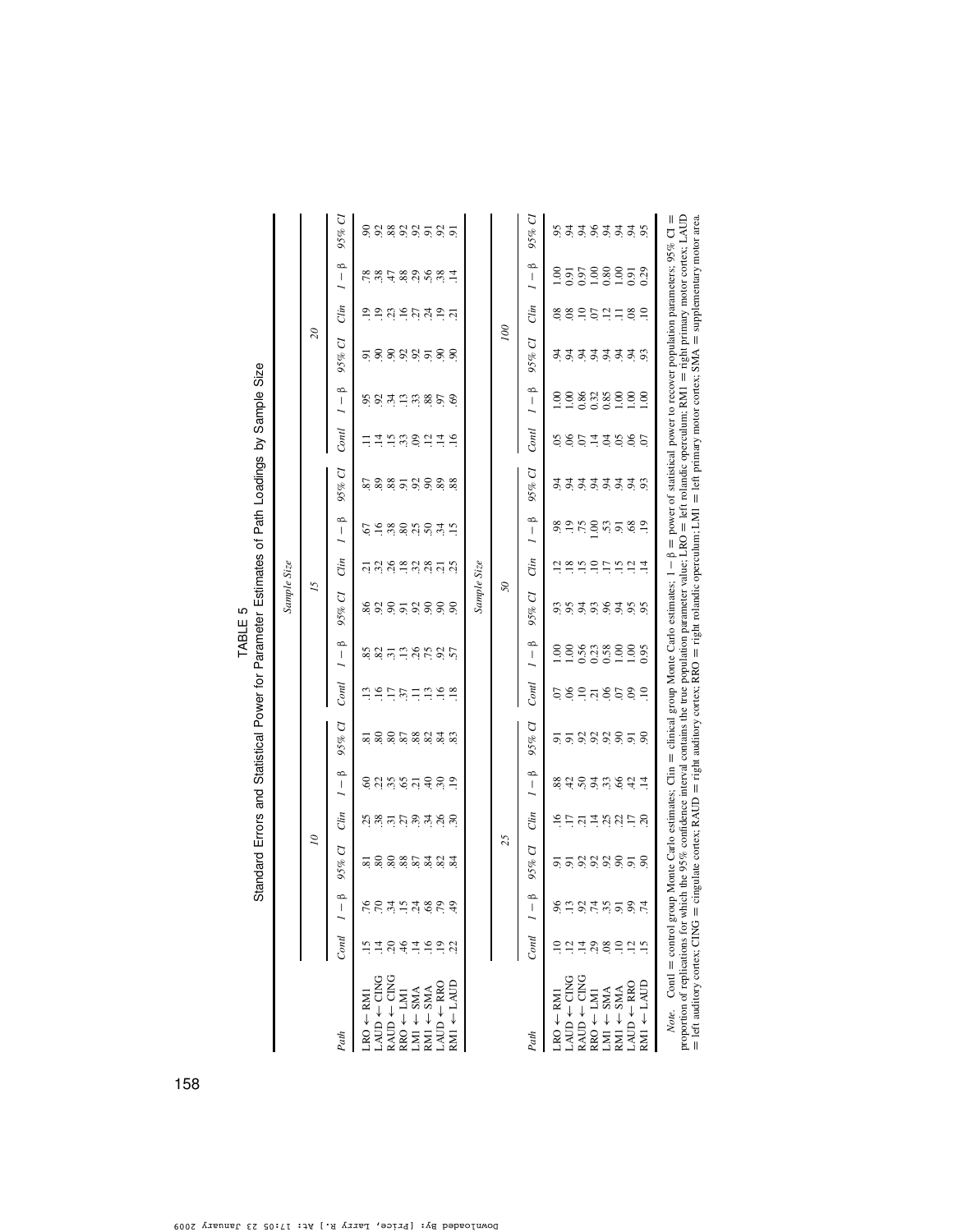than 5%. This information is particularly important to the neuroscience community involved in functional imaging research in which the cost of data acquisition and analysis is high (e.g., approximately \$3,000 per participant) and participant sample sizes are often below  $N = 20$ . At a sample size of  $N = 15$ , for both normal and clinical groups, only one out of eight path loadings displayed a bias in parameter estimation greater than  $3\%$ . Furthermore, in the  $N = 15$ sample size condition, the proportion of replication trials for which the 95% CI contained the true population parameters and associated standard errors ranged from 86% to 96% (i.e., 860– 960 replication samples). Importantly, statistical power was observed as being below .80 (i.e., between .15 and .79) in all eight estimated regression weights (representing paths) for both groups in the sample size  $(N = 10)$  condition. Statistical power was observed as being below .80 in five out of the eight estimated paths for the control group and seven out of eight for the clinical group in the sample size ( $N = 15$ ) condition. Statistical differences ( $p < .001$ ) were observed in ROI neural activity in the network and within the ROIs for the structural regression weights and structural intercepts between the clinical and normal participants at sample size conditions of  $N = 15$  participants per group and greater.

We have presented a two-step analytic approach for modeling effective connectivity among anatomic regions within the human brain using data acquired using PET. Importantly, the results of methodological-oriented neuroimaging analytic studies such as ours are of interest to the neuroscience community, in which the ongoing conduct of imaging research is crucial to an increased theoretical and applied understanding of neural systems, yet the cost of conducting such work is very high. The aims of our study were (a) to provide researchers with a highly informed approach to model the human neural system that uses ALE meta-analysis and Bayesian SEM, and (b) to evaluate the derived model regarding the impact of different sample size conditions on statistical power and parameter estimation bias. Importantly, the results from this research will aid researchers in developing informative models and most important, for planning appropriately for adequate sample sizes to ensure reliable and valid results. Our findings illustrate that the ALE/SEM-based approach performed well at sample sizes as small as  $N = 15$  for both speech-impaired and normal participants. Below a sample size of  $N = 15$ , statistical power dropped substantially below .80 in seven out of eight regression weights (i.e., statistical power ranged from a low of .15 to a high value of .79 at a sample size of  $N = 10$ in both groups), and parameter estimation bias increased above 5% in seven out of eight paths, and above 10% in 1 out of 10 paths in the clinical group. Based on these findings, we do not recommend using sample sizes less than 15 participants per analytic group. Although the primary aims of our study did not include examining the sensitivity of the model to detect statistical differences between the normal and clinical groups, we believe that the ability of the modeling approach to detect statistical differences in structural regression weights and intercepts between these groups provides a potentially powerful analytic tool to aid researchers in their work.

In summary, the two-step approach of using ALE meta-analysis and Bayesian SEM to develop a path model for investigating the effective connectivity of neural systems in humans appears to be a viable strategy at sample sizes as small as  $N = 15$  participants per group. Ultimately, we believe that the results of our work will aid neuroscientists and cognitive researchers in designing SEM-based studies to evaluate and test complex network models using dynamic neuroimaging data.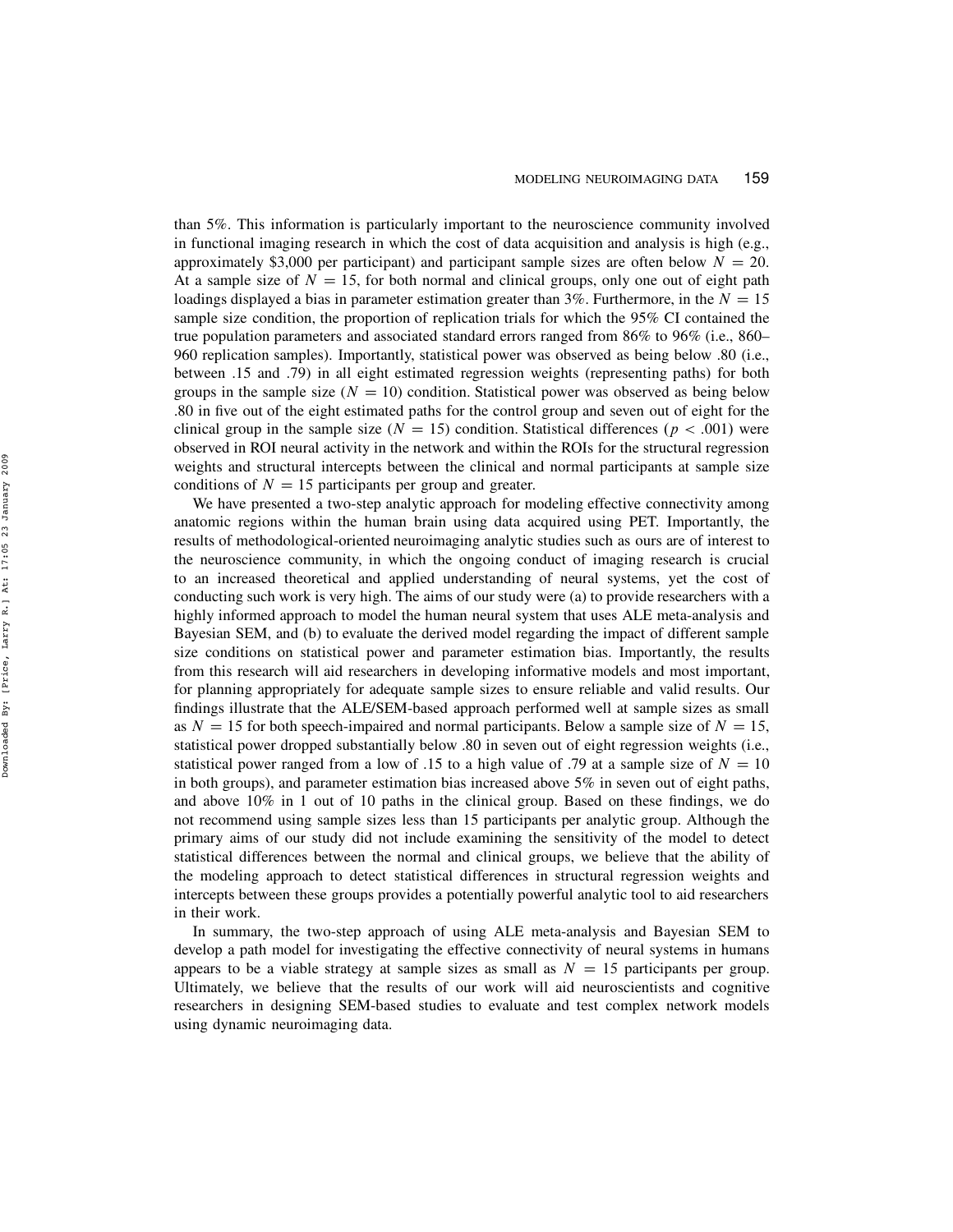### REFERENCES

Ansari, A., & Jedidi, K. (2000). Bayesian factor analysis for multilevel binary observations. Psychometrika, 64, 475– 496.

- Arbuckle, J. L. (1996). Full information estimation in the presence of incomplete data. In G. A. Marcoulides & R. E. Schumacker (Eds.), Advanced structural equation modeling: Issues and techniques (pp. 243–277). Mahwah, NJ: Lawrence Erlbaum Associates, Inc.
- Arbuckle, J. L. (2005). AMOS version 6.0 [Computer program]. Chicago: SPSS.
- Ashburner, J., & Friston, K. J. (1997). Spatial transformation of images. In R. S. J. Frackowiak, K. J. Friston, C. Frith, R. Dolan, & J. C. Mazziotta (Eds.), Human brain function (pp. 43-58). New York: Academic Press.
- Au Duong, M. V., Boulanouar, K., Audoin, B., Treseras, S., Ibarrola, D., Malikova, I., et al. (2005). Modulation of effective connectivity inside the working memory network in patients at the earliest stage of multiple sclerosis. Neuroimage, 24, 533–538.
- Bagozzi, R., & Edwards, J. (1998). A general approach for representing constructs in organization research. Organizational Research Methods, 1(1), 45–87.
- Bookheimer, S. Y., Zeffiro, T. A., Blaxton, T., Gaillard, W. D., & Theodore, W. H. (1995). Regional cerebral blood flow during object naming and word reading. Human Brain Mapping, 3, 93–106.
- Brown, S., Ingham, R. J., Ingham, J. C., Laird, A. R., & Fox, P. T. (2005). Stuttered and fluent speech production: An ALE meta-analysis of functional neuroimaging studies. Human Brain Mapping, 25, 105-117.
- Bullmore, E., Horwitz, B., Honey, G., Brammer, M., Williams, S., & Sharma, T. (2000). How good is good enough in path analysis? Neuroimage, 11, 289–301.
- Dunson, D. B. (2000). Bayesian latent variable models for clustered mixed outcome. Journal of the Royal Statistical Society B, 6, 355–366.
- Fiez, J. A., & Petersen, S. E. (1998). Neuroimaging studies of word reading. Proceedings of the National Academy of Science USA, 95, 914–921.
- Fox, P. T., Huang, A., Parsons, L. M., Xiong, J. H., Zamarippa, F., Rainey, L., et al. (2001). Location-probability profiles for the mouth region of human primary motor-sensory cortex: Model and validation. Neuroimage, 13, 196-209.
- Fox, P. T., Ingham, R. J., Ingham, J. C., Hirsch, T. B., Downs, J. H., Martin, C., et al. (1996). A PET study of the neural systems of stuttering. Nature, 382, 158–161.
- Fox, P. T., Laird, A. R., Fox, S. P., Fox, M., Uecker, A. M., Crank, M., et al. (2005). BrainMap taxonomy of experimental design: Description and evaluation. Human Brain Mapping, 25, 185-198.
- Fox, P. T., & Mintun, M. A. (1989). Noninvasive functional brain mapping by change-distribution analysis of averaged PET images of  $H_2$ <sup>15</sup>O tissue activity. Journal of Nuclear Medicine, 30, 141–149.
- Fox, P. T., Mintun, M. A., Raichle, M. E., & Herscovitch, P. (1984). A noninvasive approach to quantitative functional brain mapping with  $H_2^{(15)}O$  and positron emission tomography. Journal of Cerebral Blood Flow Metabolism, 4, 329–333.
- Fox, P. T., Mintun, M. A., Reiman, E., & Raichle, M. E. (1988). Enhanced detection of focal brain responses using inter-subject averaging and change-distribution analysis of subtracted PET images. Journal of Cerebral Blood Flow Metabolism, 8, 642–653.
- Friston, K. J., Ashburner, J., Frith, C., Poline, J. B., Heather, J. D., & Frackowiak, R. S. J. (1995). Spatial registration and normalization of images. Human Brain Mapping, 3, 165–189.
- Friston, K. J., Frith, C. D., Liddle, P. R., Dolan, R. J., Lammertsma, A. A., & Frackowiak, R. S. J. (1990). The relationship between global and local changes in PET scans. Journal of Cerebral Blood Flow Metabolism, 10, 458–466.
- Friston, K. J., Holmes, A. P., Poline, J. B., Grasby, P. J., Williams, S. C. R., Frackowiak, R. S. J., et al. (1995). Analysis of fMRI time series revisited. Neuroimage, 2, 45–53.
- Geman, S., & Geman, D. (1984). Stochastic relaxation, Gibbs distributions, and the Bayesian restoration of images. IEEE Transactions on Pattern Analysis and Machine Intelligence, 6, 721–741.
- Gill, J. (2002). Bayesian methods: A social and behavioral sciences approach. Boca Raton, FL: Chapman-Hall.
- Glabus, M. F., Horwitz, B., Holt, J. L., Kohn, P. D., Gerton, B. K., Callicott, J. H., et al. (2003). Interindividual differences in functional interactions among prefrontal, parietal, and parahippocampal regions during working memory. Cerebral Cortex, 13, 1352-1361.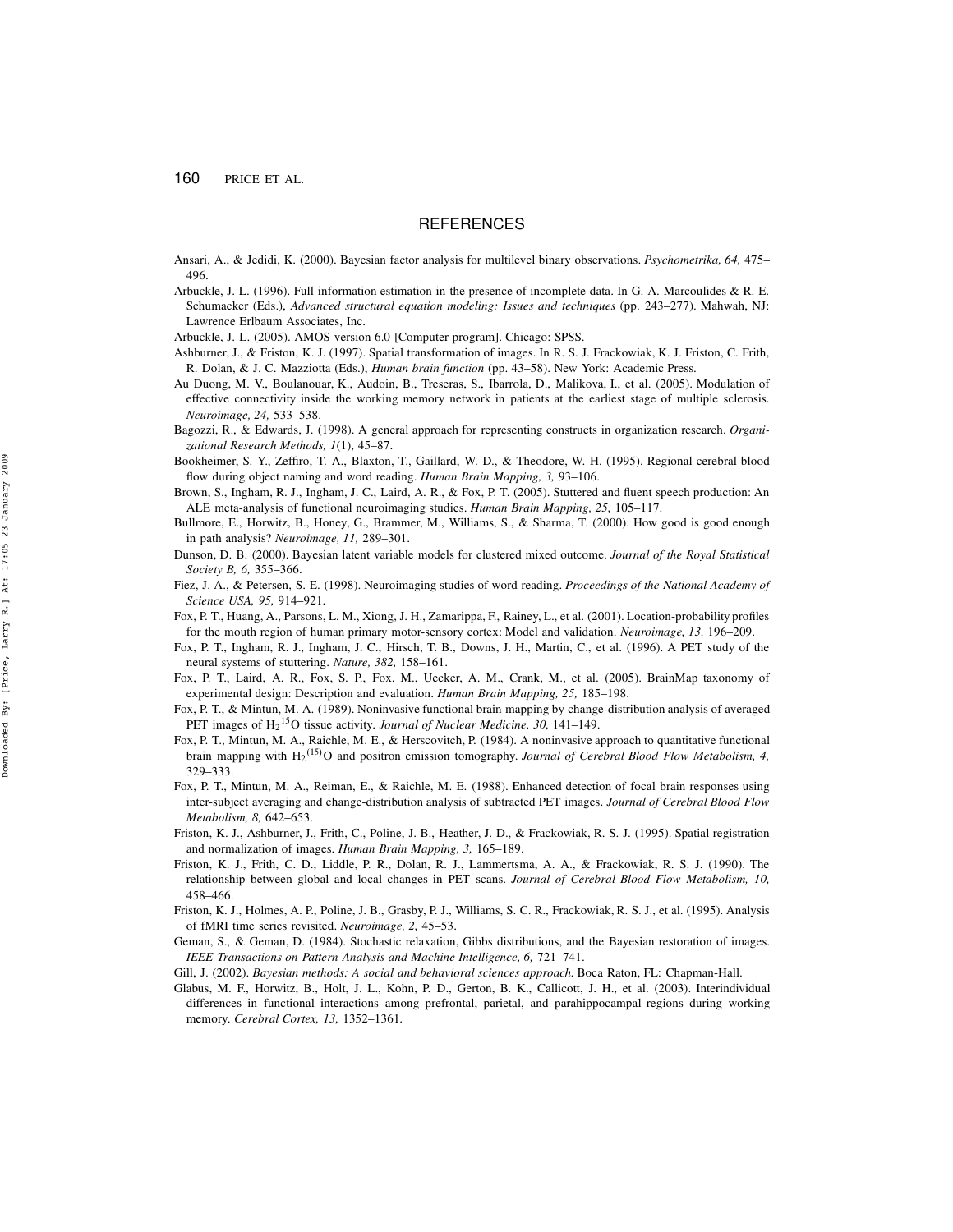Gonçalves, M. S., Hall, D. A., Johnsrude, I. S., & Haggard, M. P. (2001). Can meaningful effective connectivities be obtained between auditory cortical regions? Neuroimage, 14, 1353–1360.

- Holmes, A. P., Poline, J. B., & Friston, K. J. (1997). Characterizing brain images with the general linear model. In R. S. J. Frackowiak, K. J. Friston, C. Frith, R. Dolan, & J. C. Mazziotta (Eds.), Human brain function (pp. 59–84). New York: Academic Press.
- Honey, G. D., Fu, C. H. Y., Kim, J., Brammer, M. J., Croudace, T. J., Sucking, J., et al. (2002). Effects of verbal working memory load on corticocortical connectivity modeled by path analysis of functional magnetic resonance imaging data. Neuroimage, 17, 573–582.
- Hoyle, R., & Kenny, D. (1999). Sample size, reliability, and statistical tests of mediation. In R. Hoyle (Ed.), Statistical strategies for small sample sizes (pp. 197–219). Thousand Oaks, CA: Sage.
- Jackman, S. (2000). Estimation and inference via Bayesian simulation: An introduction to Markov chain Monte Carlo. American Journal of Political Science, 44, 375–404.
- Kondo, H., Osaka, N., & Osaka, M. (2004). Cooperation of the anterior cingulate cortex and dorsolateral prefrontal cortex for attention shifting. Neuroimage, 23, 670–679.
- Laird, A. R., Fox, P. M., Price, C. J., Glahn, D. C., Uecker, A. M., Lancaster, J. L., et al. (2005). ALE meta-analysis: Controlling the false discovery rate and performing statistical contrasts. Human Brain Mapping, 25, 155–164.
- Laird, A. R., McMillian, K. M., Lancaster, J. L., Kochunov, P., Turkeltaub, P. E., Pardo, J. V., et al. (2005). A comparison of label-based review and ALE meta-analysis in the Stroop task. Human Brain Mapping, 25, 6–21.
- Lancaster, J. L., Glass, T. G., Lankipalli, B. R., Downs, H., Mayberg, H., & Fox, P. T. (1995). A modality-independent approach to spatial normalization of tomographic images of the human brain. Human Brain Mapping, 3, 209–223. Lee, S. Y. (2007). Structural equation modeling: A Bayesian approach. New York: Wiley.
- Lee, S. Y., & Song, X. Y. (2004). Bayesian model comparison of nonlinear structural equation models with missing continuous and ordinal data. British Journal of Mathematical and Statistical Psychology, 57, 131-150.
- Mardia, K. V. (1970). The effect of non-normality on some multivariate tests and robustness to non-normality in the linear model. Biometrika, 58, 105–121.
- McDonald, R. (1996). Path analysis with composite variables. Multivariate Behavioral Research, 31, 239–270.
- McIntosh, A. R., & Gonzalez-Lima, F. (1991). Structural modeling of functional neutral pathways mapped with 2-deoxyglucose: Effects of acoustic startle habituation on the auditory system. Brain Research, 547, 295–302.
- McIntosh, A. R., & Gonzalez-Lima, F. (1994). Structural equation modeling and its application to network analysis in functional brain imaging. Human Brain Mapping, 2, 2–22.
- McIntosh, A. R., Grady, C. L., Ungerleider, L. G., Haxby, J. V., Rapoport, S. I., & Horwitz, B. (1994). Network analysis of cortical visual pathways mapped with PET. Journal of Neuroscience, 14, 655–666.
- McMillian, K. M., Laird, A. R., Witt, S. T., & Meyerand, M. E. (2007). Self-paced working memory: Validation of verbal variations of the n-back paradigm. Brain Research and Brain Research Review, 1139, 133–142.
- Muthén, L. K., & Muthén, B. O. (2005). Mplus version 4.2 [Computer program]. Los Angeles: Muthén & Muthén.
- Owen, A. M., McMillian, K. M., Laird, A. R., & Bullmore, E. (2005). N-back working memory paradigm: A metaanalysis of normative functional neuroimaging. Human Brain Mapping, 25, 46–59.
- Petersen, S. E., Fox, P. T., Posner, M. I., Mintun, M., & Raichle, M. E. (1988). Positron emission tomographic studies of the cortical anatomy of single word reading. Nature, 331, 385–389.
- Price, C. J., & Friston, K. J. (2005). Functional ontologies for cognition: The systematic definition of structure and function. Cognitive Neuropsychology, 22, 262–275.
- Price, C. J., Wise, R. J., Watson, J. D., Patterson, K., Howard, D., & Frackowiak, R. S. (1994). Brain activity during reading: The effects of exposure duration and task. Brain, 117, 1255–1269.
- Raftery, A. E., & Lewis, S. M. (1992). How many iterations of the Gibbs sampler? In J. Bernardo, J. Berger, A. P. Dawid, & A. F. M. Smith (Eds.), Bayesian biostatistics 4 (pp. 641-649). Oxford, UK: Oxford University Press.
- Raichle, M. E., Martin, M. R. W., Herscovitch, P., Mintun, M. A., & Markham, J. (1983). Brain blood flow measured with intravenous  $H_2$ <sup>15</sup>O: II. Implementation and validation. Journal of Nuclear Medicine, 24, 790–798.
- Scheines, R., Hoijtink, H., & Boomsma, A. (1999). Bayesian estimation and testing of structural equation models. Psychometrika, 64, 37–52.
- Steiger, J. H. (1990). Structural model evaluation and modification: An interval estimation approach. Multivariate Behavioral Research, 25, 173–180.
- Talairach, J., & Tournoux, P. (1988). Co-planar stereotaxic atlas of the human brain. Stuttgart, Germany: Thieme.